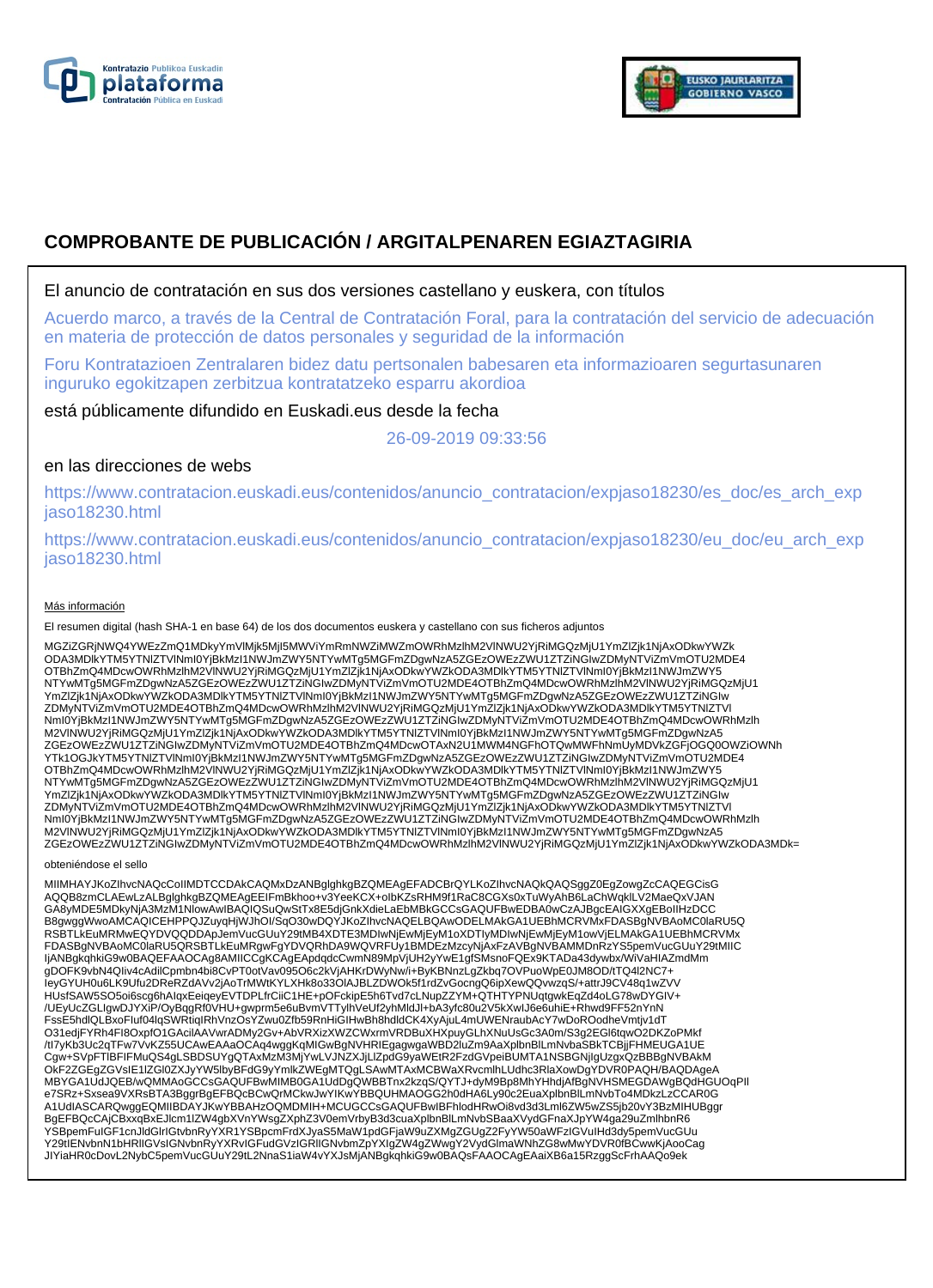



gO80C7zZwf+WsvzKen8X7rQX+sYTR06M2QULKgWvBNFAfsdAmrXbXK7It07EAInQ/4nEzZtMke5kfHzOFslMHTCz0UUSciDiZ1n3 vgqZo3ZJ5kJLrEI/3PbuG9bcZtaUt+J17QnyRAXK7T7m06sxkKuZsO5LlPqxPoGCxUl/qwqKhvPknQNAnIL9isbxFnhbp83oVJK3 DaoRA5GFXzYUQ9/XX/pPt765sm69bm2e+kZdjR5quLZ9D3qmt/te/oIKENi9WFlmcP76k18YmSOO0IHCuOwUyIEIztekhrt7N4Sl vYNwCBKRKGskVI/c3kDzvXq9yrvlifUaft/Vpo8DuQpojwNy9phXfr263mtYClrHcLb+qe4AX5patRCXhzFnJPdUkMUnzThUj6bD 2P231EPSy4qvgKCXmAxCyW6To3LCa+lhhmzhcrZFDShO4U+mTJBQSNNZS8gdVyLO1L1LU5zioaAo6vdtlRL/fZE/QY3nBw2wwq22 t+8o98Tl2ck2fHQgpDpYYzI9r40OL77d9R0muOnlTHbPumy1A5xp/Sgumk6ftoXL9+7TP4LV4xP/1TbhR5eBdfKXmt6oO7xpFghy zzGBO38uC4SWXRQhrfUAgoZ+aILen9phd3YimwA/CDoaUUCiOhiaQsqukUYxggNxMIIDbQIBATBMMDgxCzAJBgNVBAYTAkVTMRQw EgYDVQQKDAtJWkVOUEUgUy5BLjETMBEGA1UEAwwKSXplbnBlLmNvbQlQc89Alm7KoeNYmE4j9Ko7fTANBglghkgBZQMEAgEFAKCB oe9BvlISU1baDdGPBFySGTBQMDykOjA4MQswCQYDVQQGEwJFUzEUMBIGA1UECgwLSVpFTIBFIFMuQS4xEzARBgNVBAMMCkl6ZW5w ZS5jb20CEHPPQJZuyqHjWJhOI/SqO30wDQYJKoZIhvcNAQEBBQAEggIAjoXcryd4VQf7zDUyLFUjQI6B5wlA+9jCuc9z4u7K16f3 GYfRtlBmT263mhryFO6Tve/jYNfDpefiaHNbEtLfLsEIMeVkTMIGcBSOaXImPaqHwAwjG0ZpgpRKSPzM7zB1fYHoJkX3wYvPFX4n 4J35SY8wX3dEQ8qH99wme0XG7+k1YC6JY4+q8h95a4mfpE1Zt9lFQSSRQXp1kfSASd0wYsoFg3FvlMQccnV/Jbrk6nSkddwH6qfg Yxz2lPjd7xfLB+1sdYASTowsXsf+DA85s5bvb47b5fH9QFlXixyLr+tit2qtZmw0LoEbstbnUQZnqAELUoy0hKqPPqXuPA5K3RQm<br>AmlQDCnhiSaeyqSriZiaaGPuw8tV0GhuSEssvglZ27+nDP6Sl8sKmHmc7OSUDidE4yLSL+slcBqdAdxVUuKkjtFbPPQ5YmrgGNtA ami81U3SYhqmVD4hmmM+3Mv1Lf+w/oFvDzXIMQzs9yCW1VjLJTMcsrL15z0IA+B5LCfMT/GbIDcRl8E9FE7ol19PLuj1kVo76k3s XYgg6vbdURCxzV5Jy7R0eeVzMs9BhRgk38QMR1avuytEEIHEXQPwfC/H50lbAMy7BZHWzLnyhaLAZtmlwiHAzC8EKLPjxOTVMpL8 M/2VvOIKY/sPc2i5kyXwZjGCGUz2R2fch6iWGOE=

## Kontratuaren iragarkia, gaztelaniaz eta eskaraz, izenburuekin

Acuerdo marco, a través de la Central de Contratación Foral, para la contratación del servicio de adecuación en materia de protección de datos personales y seguridad de la información

Foru Kontratazioen Zentralaren bidez datu pertsonalen babesaren eta informazioaren segurtasunaren inguruko egokitzapen zerbitzua kontratatzeko esparru akordioa

Euskadi.eus webgunean argitaratzen da data honetatik

2019-09-26 09:33:56

### web hauen helbideetan

https://www.contratacion.euskadi.eus/contenidos/anuncio\_contratacion/expjaso18230/es\_doc/es\_arch\_exp iaso18230.html

https://www.contratacion.euskadi.eus/contenidos/anuncio\_contratacion/expjaso18230/eu\_doc/eu\_arch\_exp jaso18230.html

#### Informazio gehiago

Bi dokumentuen (euskara eta gaztelania) laburpen digitala (hash SHA-1, 64 oinarriarekin), erantsitako fitxategiekin

MGZIZGRINWQ4YWEzZmQ1MDkvYmVlMik5MiI5MWViYmRmNWZiMWZmOWRhMzlhM2VlNWU2YiRiMGQzMiU1YmZlZik1NiAxODkwYWZk ODA3MDIKYTM5YTNIZTVINmI0YjBkMzI1NWJmZWY5NTYwMTg5MGFmZDgwNzA5ZGEzOWEzZWU1ZTZiNGIwZDMyNTViZmVmOTU2MDE4 OTBhZmQ4MDcwOWRhMzIhM2VINWU2YjRiMGQzMjU1YmZlZjk1NjAxODkwYWZkODA3MDlkYTM5YTNIZTVINmI0YjBkMzI1NWJmZWY5 NTYwMTg5MGFmZDgwNzA5ZGEzOWEzZWU1ZTZINGIwZDMyNTViZmVmOTU2MDE4OTBhZmQ4MDcwOWRhMzInM2VINWU2YjRiMGQzMjU1 YmZlZjk1NjAxODkwYWZkODA3MDlkYTM5YTNlZTVlNml0YjBkMzl1NWJmZWY5NTYwMTg5MGFmZDgwNzA5ZGEzOWEzZWU1ZTZiNGlw ZDMyNTViZmVmOTU2MDE4OTBhZmQ4MDcwOWRhMzlhM2VINWU2YjRiMGQzMjU1YmZlZjk1NjAxODkwYWZkODA3MDlkYTM5YTNIZTVI Nml0YjBkMzI1NWJmZWY5NTYwMTg5MGFmZDgwNzA5ZGEzOWEzZWU1ZTZiNGlwZDMyNTViZmVmOTU2MDE4OTBhZmQ4MDcwOWRhMzlh<br>M2VINWU2YjRiMGQzMjU1YmZlZjk1NjAxODkwYWZkODA3MDlkYTM5YTNlZTVlNml0YjBkMzI1NWJmZWY5NTYwMTg5MGFmZDgwNzA5 ZGEzOWEzZWU1ZTZIŃGIwZDMvNTViZmVmOTU2MDE4OTBbZmO4MDcwOTAxN2U1MWM4NGEbOTOwMWEbNmUvMDVkZGEiOGO0OWZiOWNb YTk1OGJkYTM5YTNIZTVlNml0YjBkMzI1NWJmZWY5NTYwMTq5MGFmZDqwNzA5ZGEzOWEzZWU1ZTZiNGIwZDMyNTViZmVmOTU2MDE4 OTBhZmQ4MDcwOWRhMzIhM2VINWU2YjRiMGQzMjU1YmZlZjk1NjAxODkwYWZkODA3MDlkYTM5YTNIZTVINmI0YjBkMzI1NWJmZWY5 NTYwMTg5MGFmZDgwNzA5ZGEzOWEzZWU1ZTZINGIwZDMyNTViZmVmOTU2MDE4OTBhZmQ4MDcwOWRhMzInM2VINWU2YjRiMGQzMjU1 YmZlZjk1NjAxODkwYWZkODA3MDlkYTM5YTNlZTVlNml0YjBkMzl1NWJmZWY5NTYwMTg5MGFmZDgwNzA5ZGEzOWEzZWU1ZTZiNGlw ZDMyNTViZmVmOTU2MDE4OTBhZmQ4MDcwOWRhMzlhM2VINWU2YjRiMGQzMjU1YmZlZjk1NjAxODkwYWZkODA3MDlkYTM5YTNIZTVI Nml0YjBkMzI1NWJmZWY5NTYwMTg5MGFmZDgwNzA5ZGEzOWEzZWU1ZTZiNGlwZDMyNTViZmVmOTU2MDE4OTBhZmQ4MDcwOWRhMzlh<br>M2VINWU2YjRiMGQzMjU1YmZlZjk1NjAxODkwYWZkODA3MDlkYTM5YTNlZTVlNml0YjBkMzI1NWJmZWY5NTYwMTg5MGFmZDgwNzA5 ZGEzOWEzZWU1ZTZiŃGIwZDMyNTViZmVmOTU2MDE4OTBhZmQ4MDcwOWRhMzIhM2VINWU2YjRiMGQzMjU1YmZlZjk1NjAxODkwYWZkODA3MDk=

denboran digitalki zigilatu zuena